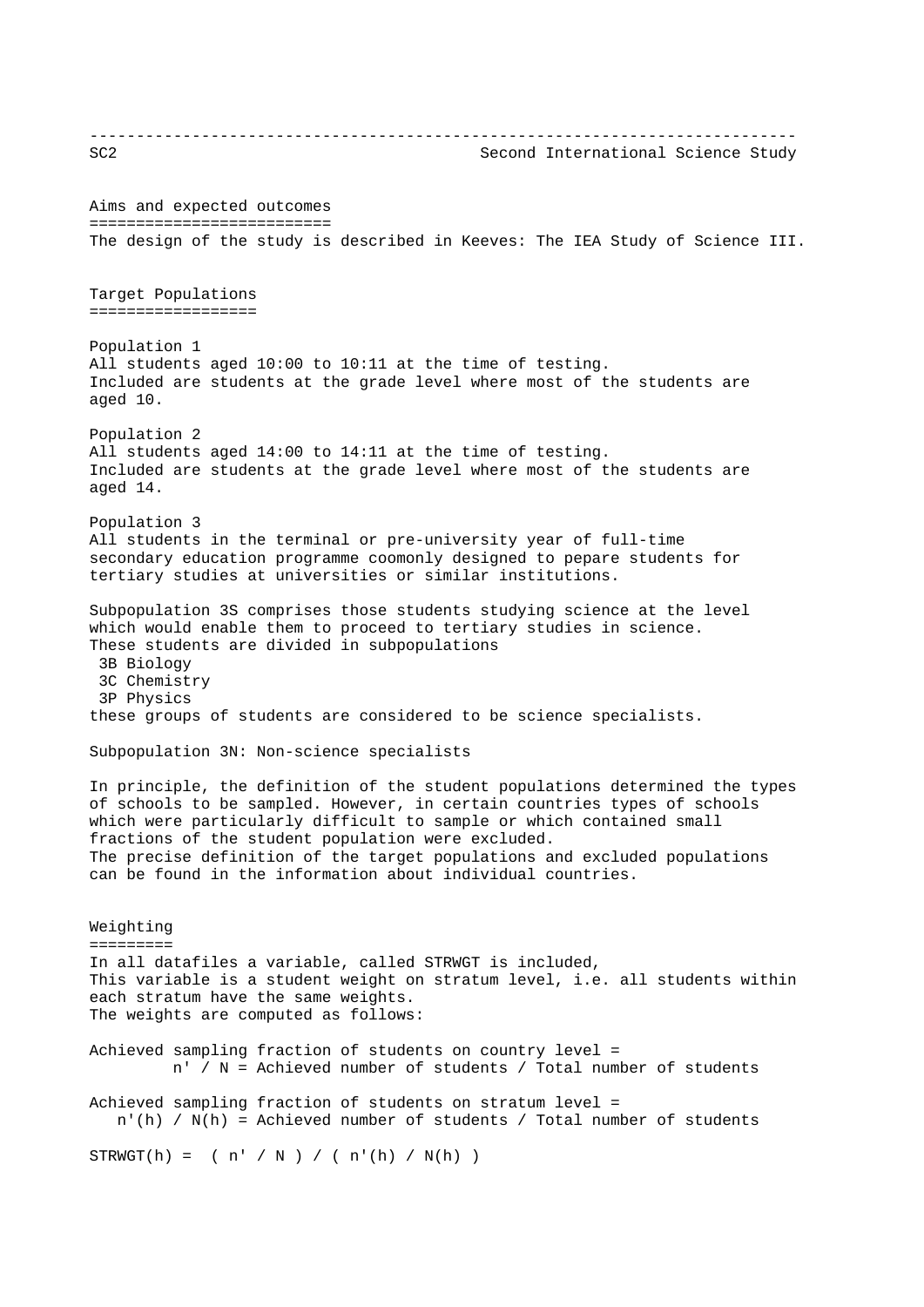--------------------------------- The data ======== The data are available on separate diskettes. Data are available from the following respondent levels:  $ES = E$  : Educational System (country or part of a country) SM = M : Stratum SC = C : School TE = T : Teacher OT = O : OTL (Opportunity to Learn) on school or teacher level (depending on the country; see variable RATING) ST = S : Student (all instruments in one file) All data have been combined over all countries for each respondent level, except for the student data (because of the filesize). All data, including the student data, are also available per country. If you want to combine one or more student data files, it is strongly advised to put them together in the order of the codes in the variable ID ES NI (standard numeric country codes), as the files on the other levels are in this order and a different order makes it more difficult to merge data from different respondent levels. The order of variable ID ES NI is the same as the order in which the country files have been put on diskette. For population 1 the data are on 5 diskettes (1.44 Mb; 3.5 inch). The total file size of the raw data is 21 Mb for the student files and 3.2 Mb for the other files. In this version, no OTL data for population 1 are available. For population 2 the data are on 8 diskettes (1.44 Mb; 3.5 inch). The total file size of the raw data is 36 Mb for the student files and 9.6 Mb for the other files. For population 3 the data are on 8 diskettes (1.44 Mb; 3.5 inch). The total file size of the raw data is 46 Mb for the student files and 5.7 Mb for the other files. Personnel ========= International Coordination Center Dr. Malcolm J. Rosier : International Coordinator and sampling referee. (Australian Council for Educational Research in Melbourne, Australia). Data processing & analyses tasks have been performed by Norbert Sellin and his team at: - the Institute of International Education at the University of Stockholm - the Department of Education of the University of Hamburg. Heather Pyane Dr. John Keeves: Overall responsability. Dr. Neville Postlethwaite (University of Hamburg): reporting

Publications